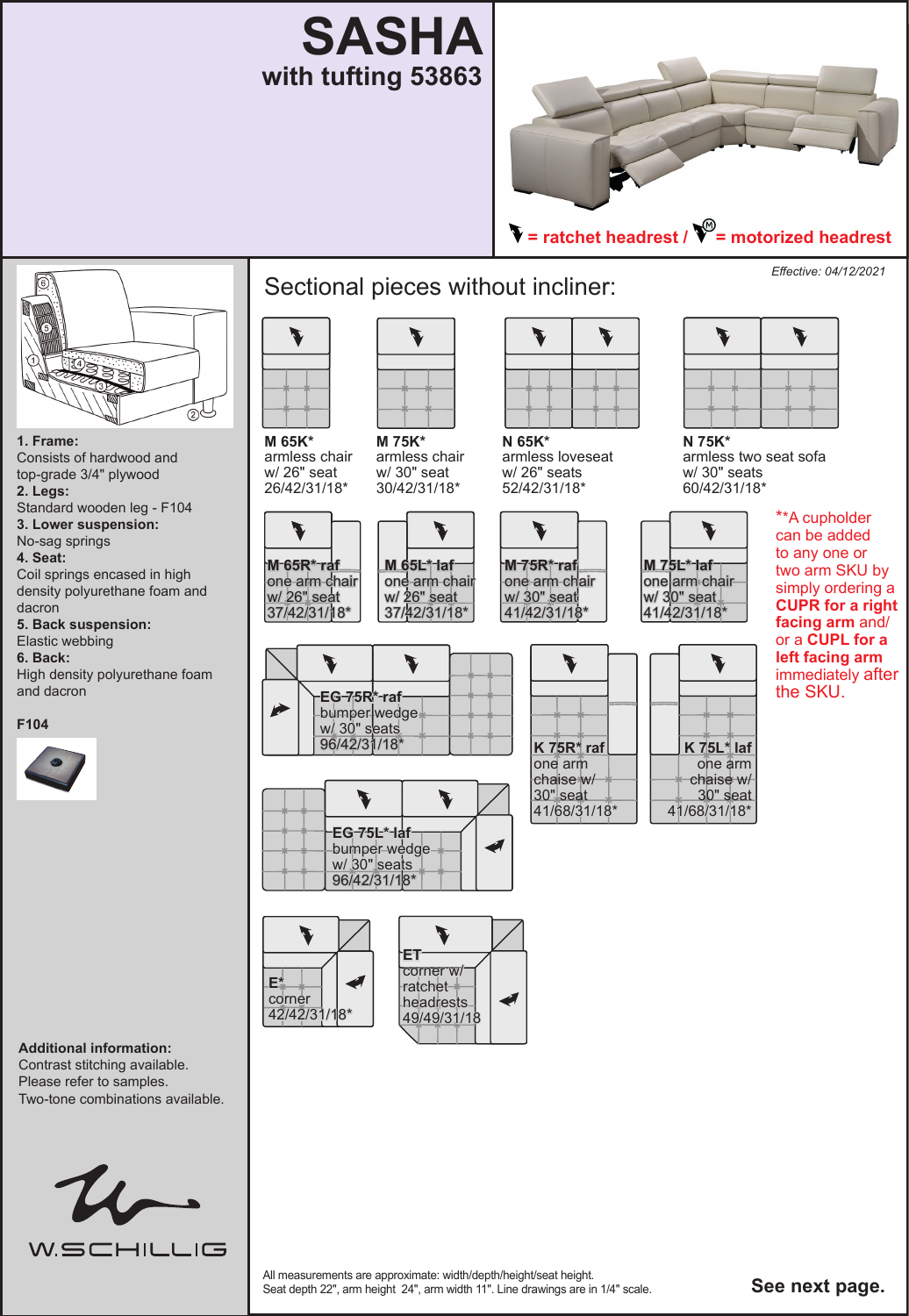



*Effective: 04/12/2021*Sectional pieces with incliner and power headrest: V V ❤ ◥ **MM 65R raf MM 65L laf MM 65K MM 75K\*** one arm chair armless chair one arm chair armless chair  $\overline{w}/\overline{2}6"$  seat  $\overline{\phantom{a}}$ w/ 26" seat w/ 30" seat w/ 26" seat & incliner & incliner & incliner  $\odot$ & incliner 36/42/31/18 36/42/31/18 26/42/31/18 30/42/31/18\* **1. Frame:** Consists of hardwood and top-grade 3/4" plywood **2. Legs:**  Standard wooden leg - F104 **MM-75R\* 3. Lower suspension:**   $\overline{\mathbf{v}}$ "@ ◥ً No-sag springs **MM 75L\* laf NM 65R raf NM-65L-I 4. Seat:**  one arm chair -one-arm-loveseatone arm chair one arm loveseat Coil springs encased in high  $\overline{w/3}0$ " seat $\overline{z}$ w/ 26" seats w/ 30" seat  $\overline{w}$ / 26" seats. density polyurethane foam and  $\&$  incliner & incliner & incliner RAF & incliner LAF dacron 41/42/31/18\* 41/42/31/18\* 62/42/31/18 62/42/31/18 **5. Back suspension:**  Elastic webbing **6. Back:**  High density polyurethane foam and dacron Y **VO F104 NM 75R\* raf NM 75L\* laf** 



**Additional information:** 

Contrast stitching available. Please refer to samples. Two-tone combinations available.



#### one arm two seat sofa w/ 30" seats & incliner RAF 70/42/31/18\* one arm two seat sofa w/ 30" seats & incliner LAF 70/42/31/18\*



**seat** IFR - right seat IFM - middle seat IFL - left seat

**battery pack** BU36 - RAF BU30 - middle BU37 - LAF

## **All skus with "MM", "NM" and "PM" include power. A manual incliner is not available.**

Total depth fully inclined: 62''

All measurements are approximate: width/depth/height/seat height. Seat depth 22", arm height 24", arm width 11". Line drawings are in 1/4" scale.

**See next page.**

J